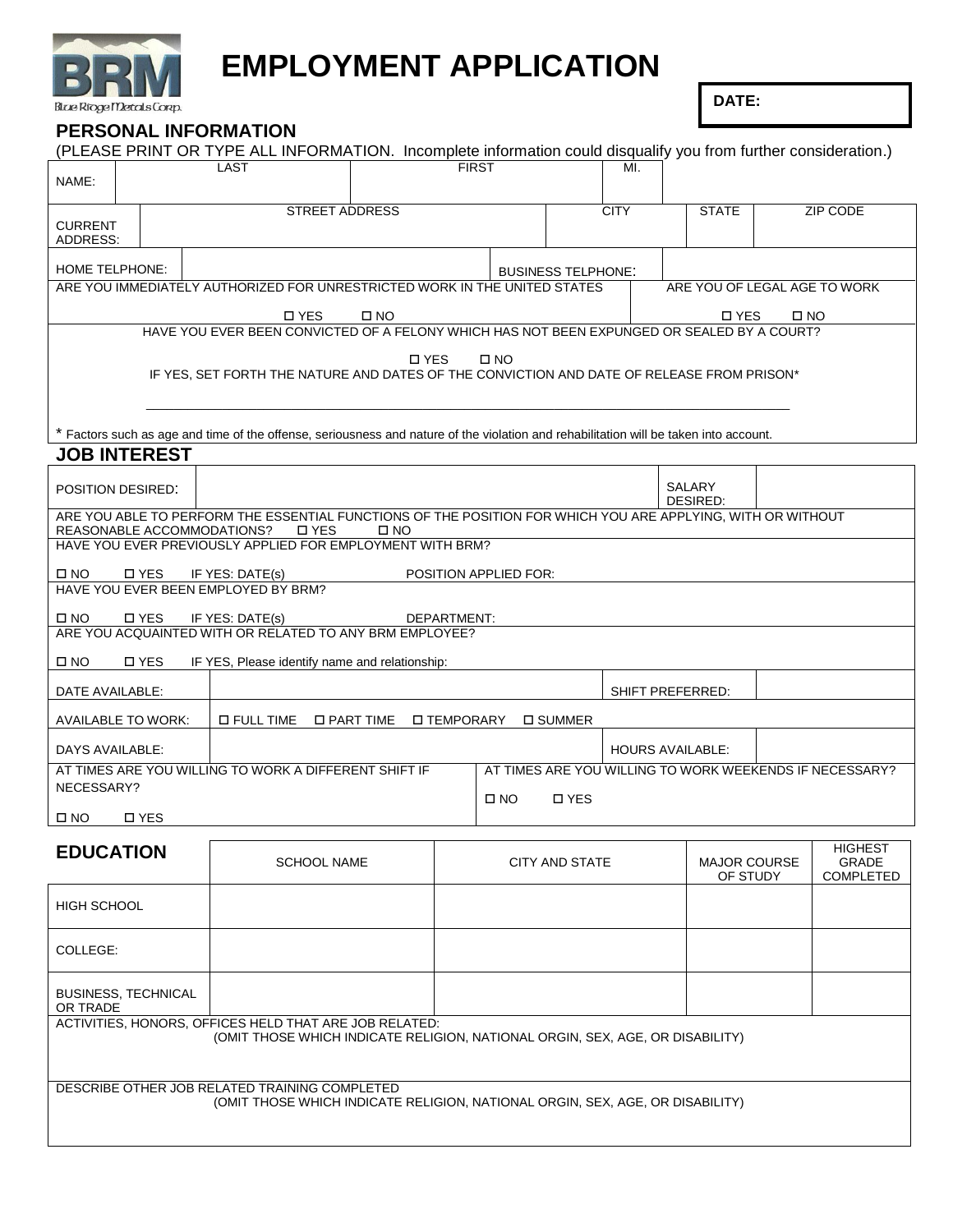# **U.S. MILITARY SERVICE**

| םטו ישבי ורחות ובחוז ישב<br><b>BRANCH / DUTY LOCATION</b> |                              | MILITARY SPECIALIST |                    | <b>HIGHEST RANK</b> |                                               | SPECIAL HONORS / SPECIAL TRAINING SERVICE<br><b>SCHOOLS ATTENDED</b> |                                                                             |  |
|-----------------------------------------------------------|------------------------------|---------------------|--------------------|---------------------|-----------------------------------------------|----------------------------------------------------------------------|-----------------------------------------------------------------------------|--|
|                                                           |                              |                     |                    |                     |                                               |                                                                      |                                                                             |  |
|                                                           | <b>EMPLOYEE HISTORY</b>      |                     |                    |                     |                                               |                                                                      | (BEGIN WITH MOST RECENT POSITION AND PLEASE EXPLAIN ANY GAPS IN EMPLOYMENT) |  |
| 1                                                         | <b>EMPLOYER:</b>             |                     | MAY WE<br>CONTACT? |                     | DATES EMPLOYED                                |                                                                      | POSITION:                                                                   |  |
|                                                           |                              |                     |                    |                     | <b>FROM</b>                                   | $\overline{10}$                                                      |                                                                             |  |
|                                                           | <b>ADDRESS (STREET NO.):</b> |                     | $\square$ YES      |                     |                                               |                                                                      | <b>RESPONSIBILITIES:</b>                                                    |  |
|                                                           |                              |                     | $\square$ NO       |                     |                                               |                                                                      |                                                                             |  |
|                                                           | CITY/STATE/ZIP               |                     |                    |                     | <b>HOURLY RATE</b>                            | ANNUAL SALARY OR                                                     |                                                                             |  |
|                                                           | TELEPHONE:                   |                     |                    |                     | <b>STARTING</b>                               | <b>ENDING</b>                                                        |                                                                             |  |
|                                                           |                              |                     |                    |                     |                                               |                                                                      |                                                                             |  |
|                                                           | SUPERVISOR:                  |                     |                    |                     |                                               |                                                                      |                                                                             |  |
|                                                           | <b>REASON FOR LEAVING:</b>   |                     |                    |                     |                                               |                                                                      |                                                                             |  |
|                                                           |                              |                     |                    |                     |                                               |                                                                      |                                                                             |  |
| $\overline{2}$                                            | <b>EMPLOYER:</b>             | MAY WE              |                    |                     | <b>DATES EMPLOYED</b>                         |                                                                      | POSITION:                                                                   |  |
|                                                           |                              |                     | CONTACT?           |                     | <b>FROM</b>                                   | <b>TO</b>                                                            |                                                                             |  |
|                                                           | ADDRESS (STREET NO.):        |                     | <b>D</b> YES       |                     |                                               |                                                                      | <b>RESPONSIBILITIES:</b>                                                    |  |
|                                                           |                              |                     | $\square$ NO       |                     |                                               |                                                                      |                                                                             |  |
|                                                           | CITY/STATE/ZIP               |                     |                    |                     | <b>ANNUAL SALARY OR</b><br><b>HOURLY RATE</b> |                                                                      |                                                                             |  |
|                                                           | TELEPHONE:                   |                     |                    |                     | <b>STARTING</b>                               | <b>ENDING</b>                                                        |                                                                             |  |
|                                                           | SUPERVISOR:                  |                     |                    |                     |                                               |                                                                      |                                                                             |  |
|                                                           | <b>REASON FOR LEAVING:</b>   |                     |                    |                     |                                               |                                                                      |                                                                             |  |

| 3 | EMPLOYER:                  | MAY WE       |                    | DATES EMPLOYED   | POSITION:                |
|---|----------------------------|--------------|--------------------|------------------|--------------------------|
|   |                            | CONTACT?     | <b>FROM</b>        | TO               |                          |
|   | ADDRESS (STREET NO.):      | <b>D</b> YES |                    |                  | <b>RESPONSIBILITIES:</b> |
|   |                            | $\Box$ NO    |                    |                  |                          |
|   | CITY/STATE/ZIP             |              | <b>HOURLY RATE</b> | ANNUAL SALARY OR |                          |
|   | TELEPHONE:                 |              | <b>STARTING</b>    | <b>ENDING</b>    |                          |
|   | SUPERVISOR:                |              |                    |                  |                          |
|   | <b>REASON FOR LEAVING:</b> |              |                    |                  |                          |

|   | EMPLOYER:                  |                    |                 |                    | POSITION:                |  |  |
|---|----------------------------|--------------------|-----------------|--------------------|--------------------------|--|--|
| 4 |                            | MAY WE<br>CONTACT? | DATES EMPLOYED  |                    |                          |  |  |
|   |                            |                    | <b>FROM</b>     | TO                 |                          |  |  |
|   | ADDRESS (STREET NO.):      | <b>DYES</b>        |                 |                    | <b>RESPONSIBILITIES:</b> |  |  |
|   |                            | $\square$ NO       |                 |                    |                          |  |  |
|   | CITY/STATE/ZIP             |                    |                 | ANNUAL SALARY OR   |                          |  |  |
|   |                            |                    |                 | <b>HOURLY RATE</b> |                          |  |  |
|   | TELEPHONE:                 |                    | <b>STARTING</b> | <b>ENDING</b>      |                          |  |  |
|   |                            |                    |                 |                    |                          |  |  |
|   | SUPERVISOR:                |                    |                 |                    |                          |  |  |
|   |                            |                    |                 |                    |                          |  |  |
|   | <b>REASON FOR LEAVING:</b> |                    |                 |                    |                          |  |  |
|   |                            |                    |                 |                    |                          |  |  |
|   |                            |                    |                 |                    |                          |  |  |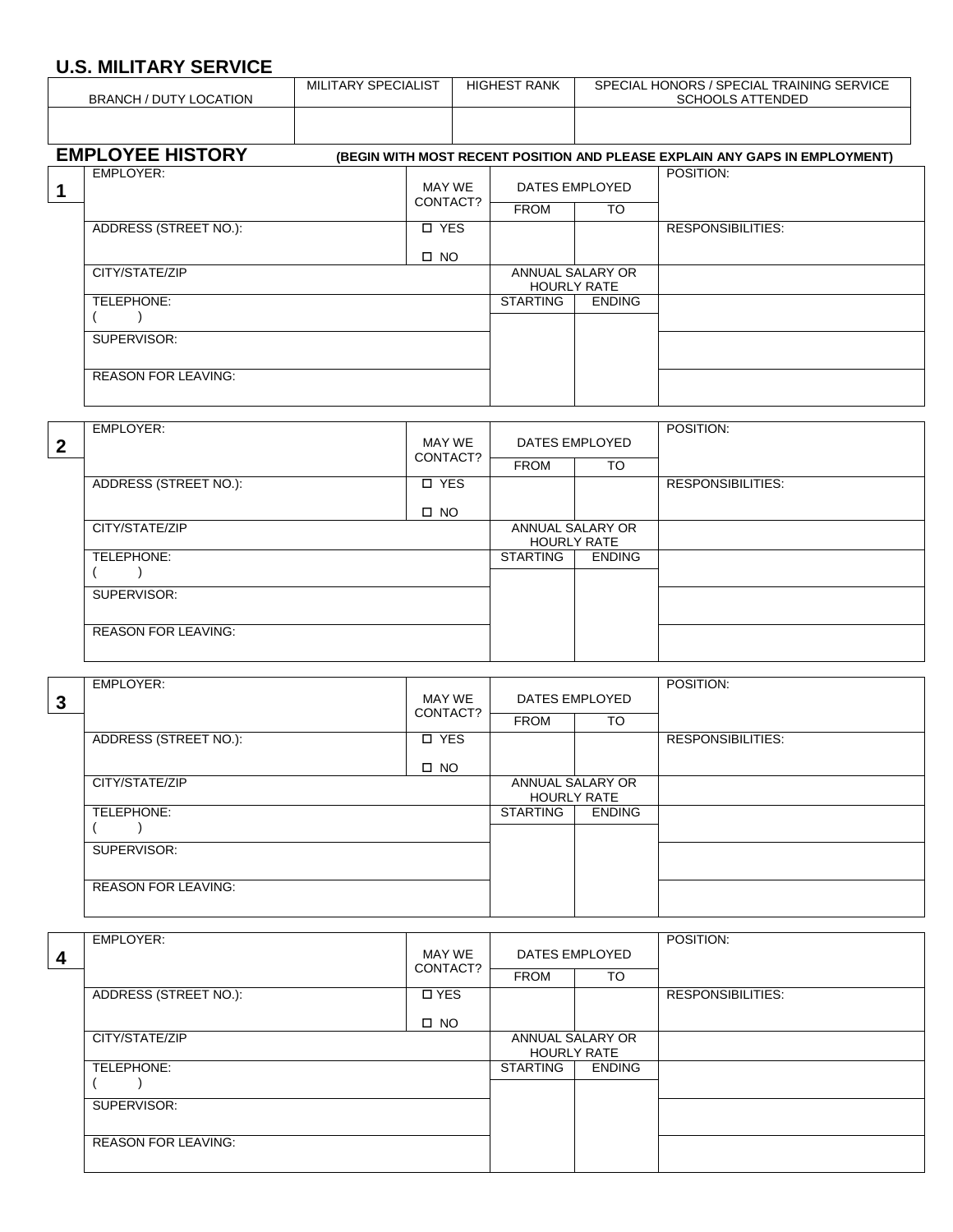#### **If you need additional space, please continue on a separate sheet of paper.**

State whether you have been terminated or suspended from any previous employment and describe the circumstances:

| <b>ADDITIONAL DATA</b>                                                                                           |                                                                             |                        |                   |                  |                                                          |                   |                                                                                              |             |                         |
|------------------------------------------------------------------------------------------------------------------|-----------------------------------------------------------------------------|------------------------|-------------------|------------------|----------------------------------------------------------|-------------------|----------------------------------------------------------------------------------------------|-------------|-------------------------|
| WOULD YOU CONSIDER RELOCATION?<br>WOULD YOU TRAVEL IF NECESSARY?                                                 |                                                                             |                        |                   |                  |                                                          |                   |                                                                                              |             |                         |
| □ YES<br>$\Box$ NO                                                                                               | IF YES, ANY LIMITATIONS?<br>IF YES, ANY RESTRICTIONS?<br>$\Box$ NO<br>□ YES |                        |                   |                  |                                                          |                   |                                                                                              |             |                         |
| WHAT PROFESSIONAL JOB RELATED LICENSES OR CERTIFICATIONS DO YOU HOLD?                                            |                                                                             |                        |                   |                  |                                                          |                   |                                                                                              |             |                         |
|                                                                                                                  |                                                                             |                        |                   |                  |                                                          |                   | (OMIT THOSE WHICH INDICATE RACE, REGLIGION, NATIONAL ORGIN, COLOR, SEX, AGE, OR DISABILITY): |             |                         |
|                                                                                                                  |                                                                             |                        |                   |                  |                                                          |                   |                                                                                              |             |                         |
| WHAT OFFICE EQUIPMENT, COMPUTER HARDWARE, SOFTWARE, OPERATING SYSTEMS, AND/OR DATA ENTRY DO YOU HAVE EXPERIENCE? |                                                                             |                        |                   |                  |                                                          |                   |                                                                                              |             |                         |
|                                                                                                                  |                                                                             |                        |                   |                  |                                                          |                   |                                                                                              |             |                         |
| TO BE COMPLETED                                                                                                  |                                                                             | <b>TYPING ABILITY?</b> | DICATION ABILITY? |                  |                                                          |                   | <b>KEY PUNCH ABILITY?</b>                                                                    |             | <b>TEN KEY ABILITY?</b> |
| BY APPLICANT FOR                                                                                                 | $\square$ NO                                                                |                        | $\square$ NO      |                  | $\Box$ NO                                                |                   |                                                                                              | П           | BY TOUCH                |
| <b>CLERICAL POSITIONS</b>                                                                                        | <b>OYES</b>                                                                 | <b>WPM</b>             | □ YES             | <b>WPM</b>       | □ YES<br><b>BY SIGHT</b><br><b>KEY STROKES HOUR</b><br>□ |                   |                                                                                              |             |                         |
| <b>REFERENCES</b>                                                                                                |                                                                             |                        |                   |                  |                                                          |                   |                                                                                              |             |                         |
| GIVE THE NAMES OF TWO PERSONS TO WHOM YOU ARE NOT RELATED AND BY WHOM YOU HAVE NOT BEEN EMPLOYED                 |                                                                             |                        |                   |                  |                                                          |                   |                                                                                              |             |                         |
| NAME<br><b>ADDRESS</b>                                                                                           |                                                                             |                        |                   | <b>TELEPHONE</b> |                                                          | <b>OCCUPATION</b> |                                                                                              | YEARS KNOWN |                         |
|                                                                                                                  |                                                                             |                        |                   |                  |                                                          |                   |                                                                                              |             |                         |
|                                                                                                                  |                                                                             |                        |                   |                  |                                                          |                   |                                                                                              |             |                         |

#### **CONDITIONS OF EMPLOYMENT**

2.

Please read the following statements carefully as they constitute conditions of employment with BRM.

- 1. The information that I have provided on this application is accurate and true to the best of my knowledge.
- 2. I understand that any misrepresentation or omission of a fact on my application, resume, or during the interview or hiring process may result in the refusal of employment, or if employed immediate termination from BRM employment.
- 3. The persons, schools, current and prior employers (if approved by me in the Employment History section), and other organizations or employers named in this application or on the reference list provided by me, are authorized by me to verify the information I have provided, to provide any information they have regarding me, whether or not it is in their records, and to provide BRM with information requested by BRM to arrive at an employment decision. I am willing that a photocopy of this authorization be accepted with the same authority as the original. I agree that neither BRM nor the above providers of information will be violating my right to privacy in any manner. I hereby waive and release all persons, schools, current and prior employers and other organizations from any liability arising from the disclosure of any of the above information whether in writing or orally, and further waive and release BRM from any liability arising from the reliance on the aforementioned information or the use, publication, or retention of such information within the context of its applicant review procedures.
- 4. I agree to protect confidential information, trade secrets, and proprietary information of BRM and of BRM's vendors, licensors, marketing partners or clients entrusted to BRM, and I will not disclose to BRM any confidential information of others.
- 5. Although BRM makes every effort to accommodate individual preferences, business needs may the following conditions necessary: Overtime, shift work, a rotating work schedule, or a work schedule that includes Saturday and / or Sunday. I understand and accept these as conditions of employment.
- 6. I will be able, if hired, to certify that I am immediately authorized to work in the United States of America for BRM and understand that in accordance with Immigration Reform and Control Act that I will be required to provide timely documentation of identity and employment eligibility.
- 7. I understand that BRM wishes to among other things, provide and maintain a safe and efficient working environment, BRM will not employee persons who use illegal drugs and/or abuse alcohol or legal drugs, and that BRM retains and exercises the right to screen from employment such individuals. In fact, I agree and consent that I be required to take a pre-employment drug test. Further, I agree to abide by BRM's Substance Abuse Policy, a copy which will be provided if I am employed by BRM and request a copy.
- 8. I agree that I will, if employed, immediately read BRM's handbook and that I will conduct myself in accordance with that and all other BRM policies, rules and regulations throughout my employment with BRM. I agree that violation of any company policy, rule or regulation may result in my immediate termination.
- 9. I understand and agree that if I am employed, I shall be employed on an at-will basis. As an at-will employee, I understand and agree that either BRM or I can terminate our employment relationship at any time for any reason, with or without advance notice and with or without cause. I understand and agree that, although over the course of my employment, other terms and conditions of my employment may change, the at-will term of my employment will not change. I understand that no one other than the Chief Executive Officer of BRM may enter into any agreement with my contrary to the foregoing and that such contrary agreement must be in writing and signed by the Chief Executive Officer.
- 10. If any provision of this agreement is invalid of unenforceable, the balance of this agreement shall remain in effect.